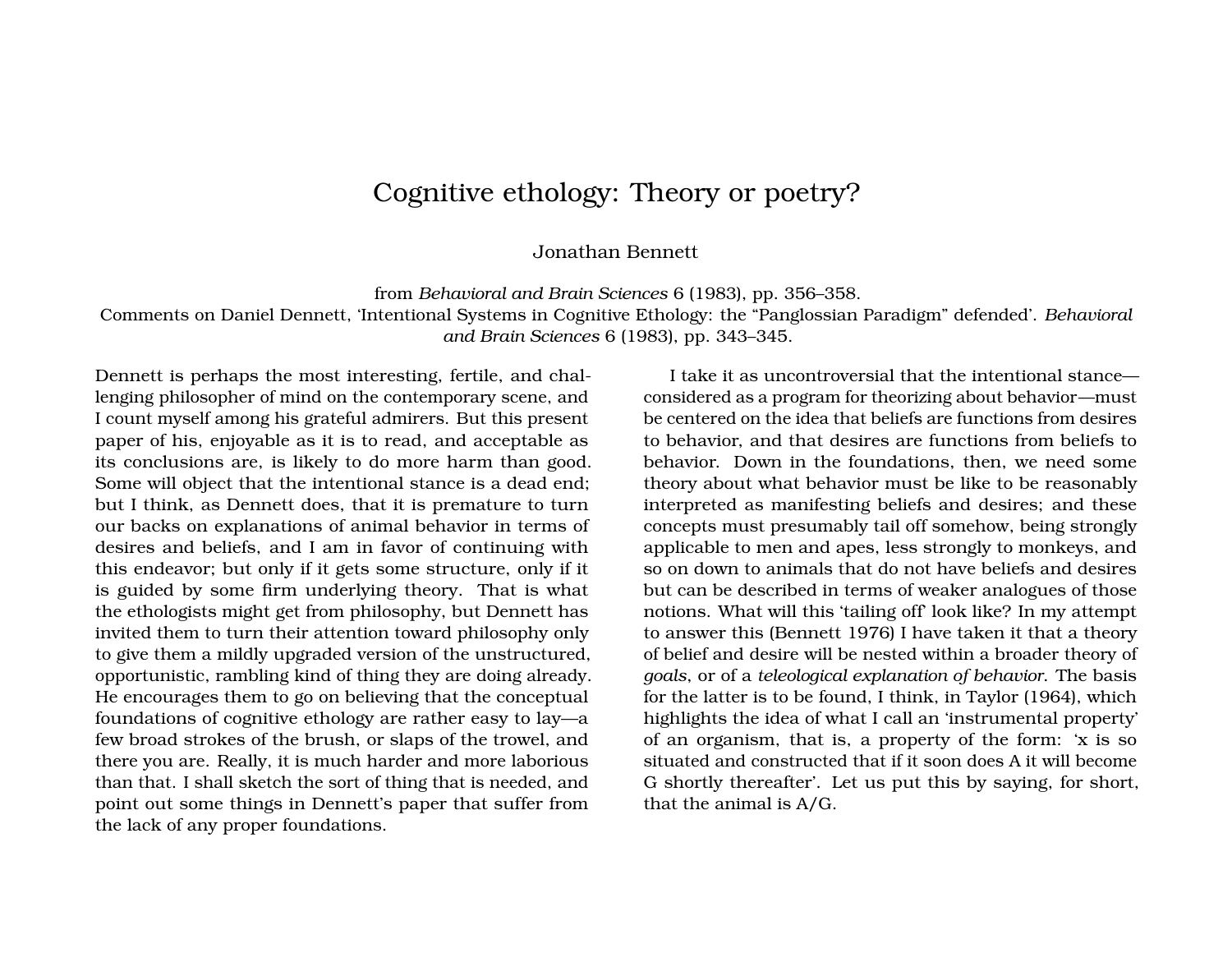Teleological explanations come into play only if we have a system (e.g. an animal) regarding which there is a reliable generalization of the form: 'For any *a*, whenever it is *a*/G it proceeds to do *a* if that is within its physical competence.' If the animal has eating as its G, its goal, it will dependably kill when 'it is killing/eating, climb when it is climbing/eating, and so on. I am suppressing many complications, but one must be faced openly. No actual animal will, for any G, do whatever *will* bring it G. You give me an animal and a value of G for which this is supposed to be true, and I will rig a situation in which the animal will get G if and only if it lies down and then stands up, three times in quick succession (e.g. I will decide to give it G if and only if it behaves in that way). But it won't act like that unless I somehow inform it of the relevant fact about its situation. So a theory of teleology that is to have any chance of fitting actual animals must rest on generalizations not of the form 'If it is *a*/G it will do *a*' but rather 'If it *has the information that it is* a*/G* it will do *a*'.

In my book I coined the term 'registration', speaking of the animal's being *a*/G as a fact that may be 'registered' upon it; and then I argued that belief is a species of registration, the differentia being a matter of degree which I tried to describe. I probably didn't get it right, but that is of no great moment. What marks off the genus 'goal' from the species 'desire' or 'intention', and the genus 'registration' from the species 'belief', is far less important than is the structure of the genus. That is, what matters is to have a good theory of teleologically explicable behavior, with the foundations of a theory of cognition embedded in it. And I offer my attempt at this in Bennett (1976) not as a source of the right answers, perhaps, but as a fair indication of what some of the principal questions are. I contend that something of that general nature—and not less complex than that—is needed as a foundation for the intentional stance, if the latter is to

be worth anything as theory, rather than merely expressing a liking for one way of talking, a kind of dim poetry.

The most important thing in any foundational theory will be its answer to the question, What makes it all right to explain an event teleologically, bringing it under a generalization of the broad form of 'If x registers that it is *a*/G it does *a*, for any *a* within its physical competence'? If the event could be explained in that way and no other, that would justify using the teleological explanation. But what if every event can be explained mechanistically, i.e. in terms of its subject's intrinsic properties, with no mention of any property of the form A/G? I answer that it is all right to bring x under a teleological generalization if the latter captures a class of events that is not covered by any *one* generalization of a mechanistic sort. Where there is a contest between one teleological and one mechanistic generalization (or even, perhaps, two or three of the latter), mechanism wins because it is more basic, uses concepts of wider applicability, and so on (see Taylor 1964, p. 29). But if a teleological generalization does work for us—giving us classifications, comparisons, contrasts, patterns of prediction that mechanism does not easily provide, then that justifies us in employing it. This, I submit, is the *Grundgesetz* of the whole theory of teleological explanation, and thus of the intentional stance.

It bears heavily on one of Dennett's theories. He rightly says that any attribution of beliefs and the like to an animal must be able to stand its ground against lower-level 'killjoy' rivals, and he gives some nice examples of attributions withdrawn—or behavior 'demoted'—in the light of further evidence. This can happen not only when a high-level attribution is challenged by a lower-level one ['Does he want me to think he is hungry, or only to give him food?'] but also when a lowest-level intentional attribution is challenged by a rival that docs not involve intentionality at all.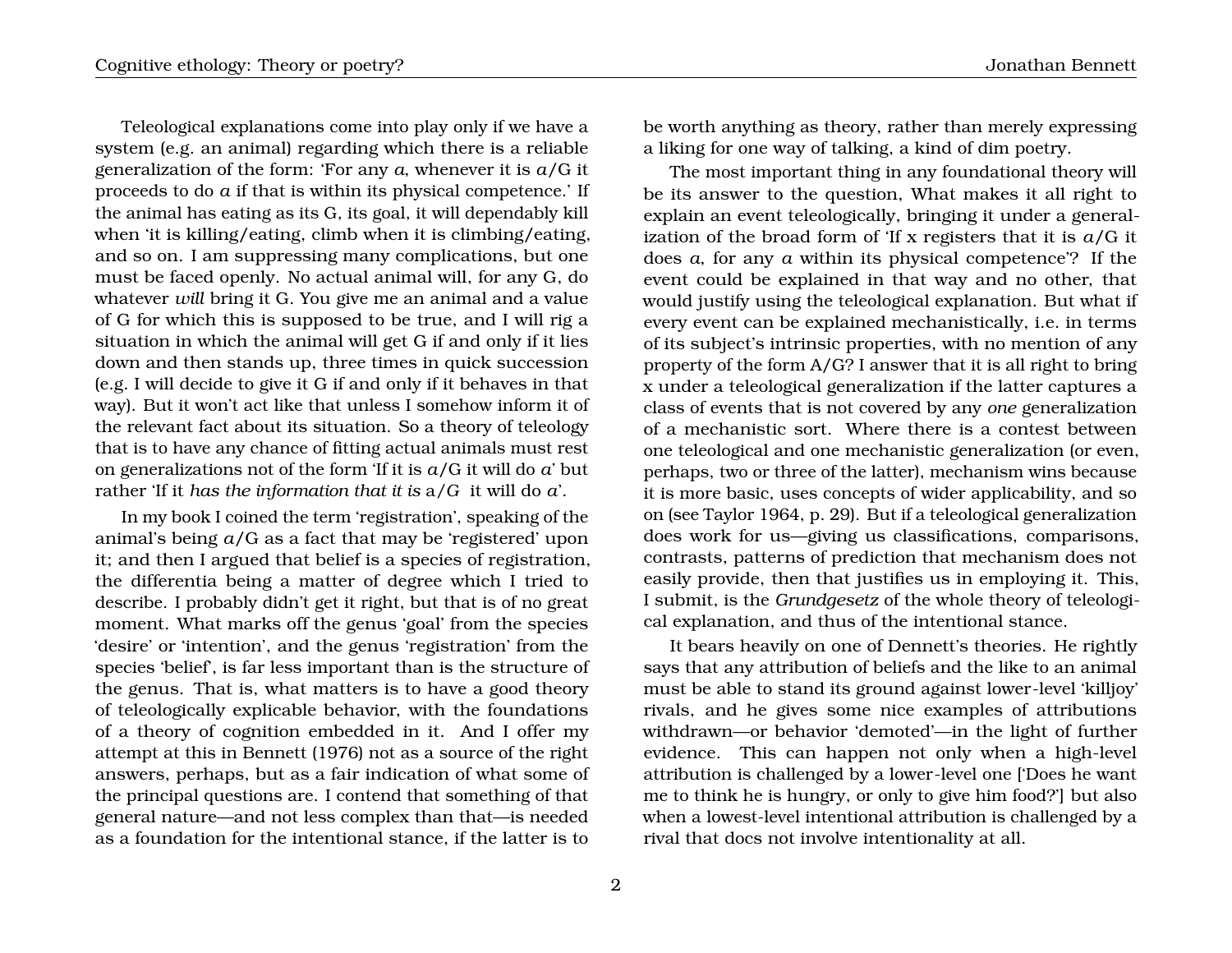There is a problem about the latter kind of issue, which Dennett describes but does not explain. Suppose we are inclined to think that a certain animal has as a goal escaping from leopards. That is, whenever its being *a*/escapes-fromleopard is registered on it, it does *a* (subject to complications and qualifications which I shall continue to omit). What would a challenge from below. a killjoy rival, look like in such a case? It would consist in the discovery that the class of events that we had brought under a teleological generalization could also be brought under a non-teleological one. For purposes of this particular point I shall simplify the teleological form even further, and take it to be: 'If the animal (registers that it) is in a leopard-threatening situation it does a leopard-avoiding thing.' We might opt for that generalization—or for the teleological one of which it is a simplified caricature—because we could find no principle of unity for that class of events except the one provided by 'leopard-betokening' in the input and 'leopard-avoiding' in the output. But now suppose we discovered that there is a kind of stimulus S and a kind of behavior R such that **(i)** S is definable without help from any concept like that of 'being evidence for' or 'registering' (e.g. S is a kind of smell, definable in purely chemical terms), and **(ii)** R is definable without help from any concept like that of 'tending to' or 'being apt for' (e.g. R is a motor kind of movement, definable in terms of how certain muscles are used), and **(iii)** the class of supposedly leopard-avoiding situations also falls under the generalization that whenever the animal receives an S stimulus it emits an R response. In that case, the generalization 'Whenever it is in (what it registers as being) a leopard-threatening situation it does a leopard-avoiding thing' should be relinquished: The intentional stance has no honest work to do here, because all its work is equally done by something that is preferable to it because lower level.

(Whether the S-R pattern is hard-wired or a result of learning is quite irrelevant, so far as I can see.)

Now, Dennett sees intentional explanations of behavior as threatened by stimulus-response rivals, but he does not say why, except to remark that 'the acts that couldn't plausibly be accounted for in terms of prior conditioning or training or habit [are the ones] that speak eloquently of intelligence' and thus of intentionality. If Dennett wants to be really useful to cognitive ethologists and psychologists—giving them what they need rather than what they want—he ought not to be talking in this way about what 'speaks eloquently' of what, nor should he rely on the term 'training', trusting his intended audience to understand how the kind of training that does not require intentionality differs from the kind of learning that does. Rather, he should be helping them to understand what conceptual structures are involved here. That would require him to have much more theory than he has. He would have to descend from the level of sweeping remarks about stances and levels, and talk in detail about how the levels relate to one another.

This lack of theoretical structure goes very deep in Dennett's paper—right down to the level of the question of what intentionality is. Apart from giving its nominal essence by saying that it is the home ground of intentions, beliefs, and the like, Dennett mentions only one thing that can 'mark' the sphere of the intentional, namely that it involves referential opacity. But the converse doesn't always hold: Some opaque contexts are not intentional; and in any case, how is our grasp of intentionality supposed to be *helped* by this mention of opacity? It has nothing to offer to the floundering ethologist or psychologist, and Dennett makes no use of it in the subsequent discussion. He did need to say something of a technical nature about intentionality, but not *that*. What was needed was rather an account of intentionality as the locus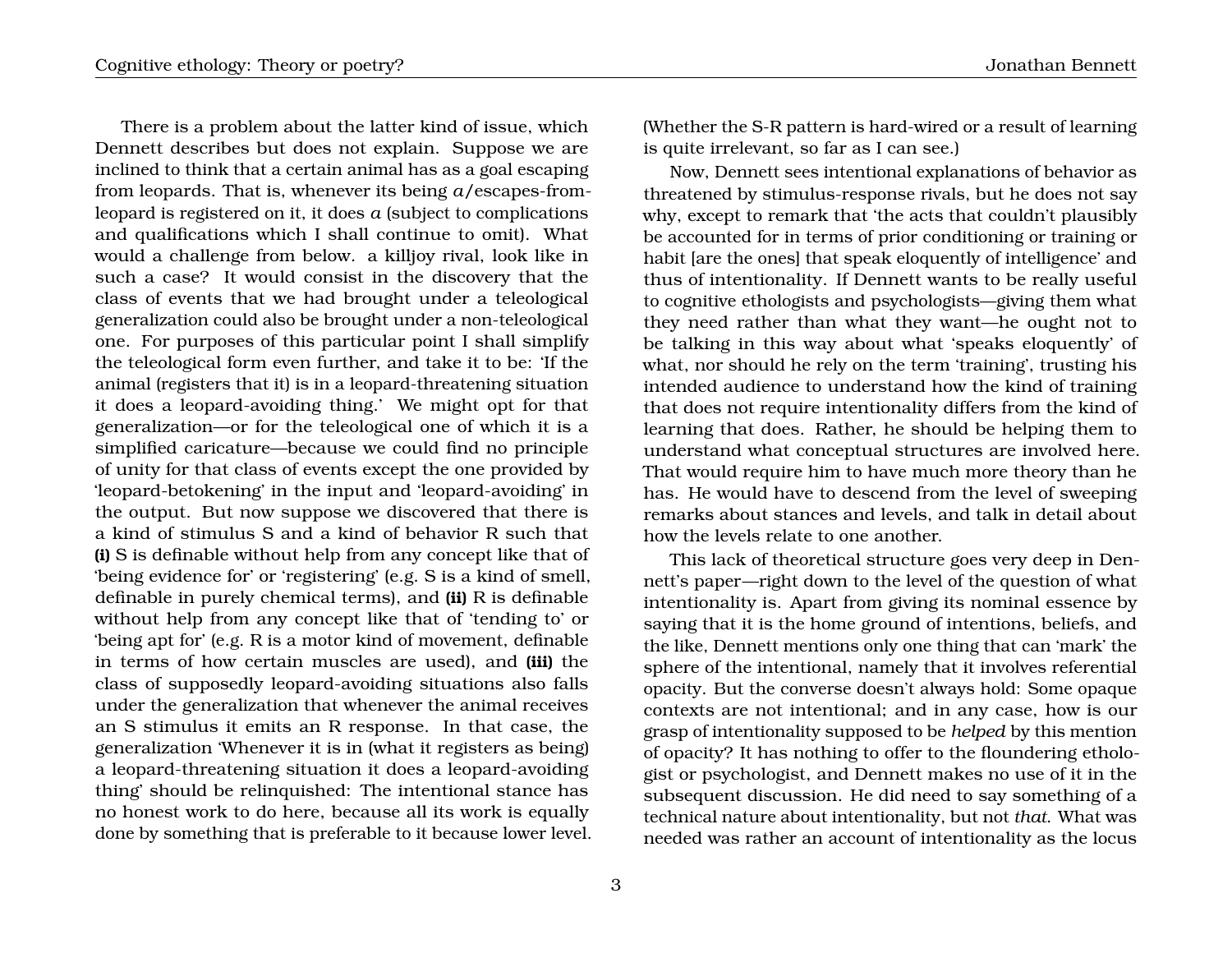of one kind of function from sensory inputs to behavioral outputs of animals: A description of what those functions are, of how they actually work, would have meshed with things that ethologists and psychologists do, helping them to get somewhere with their problems; whereas what Dennett says about opacity does not turn any of the wheels that badly need turning at present.

The absence from Dennett's paper of any theoretical underlay also makes itself felt in his treatment of what he sees as a problem confronting anyone who wants to base intentionalist conclusions on ethological data. The problem, according to Dennett, is that the best evidence for intentionality comes from what an animal does in unusual circumstances; such evidence will take the form of relatively isolated anecdotes; and trained observers are taught to be wary of anecdotes, and to concentrate on getting hard data, that is, oft-repeated patterns of behavior. So there is a danger that accepted canons of good scientific conduct will act as a sieve, keeping the best evidence for intentionality from getting through onto the pages of the observer's log book. For this difficulty, he offers two solutions: **(i)** We can 'pile anecdote upon anecdote, apparent novelty upon apparent novelty', until it becomes incredible that there is not a real underlying intentional pattern. **(ii)** We can devise experiments, set traps, and so on, trying to provoke 'novel but interpretable behavior', thus '*generating anecdotes* under controlled (and hence scientifically admissible) conditions'.

I object that Dennett has not explained why the problem exists, because he has not said why non-anecdotal evidence cannot support attributions of belief and desire, except for remarking that it does not 'speak eloquently' of intentional states and may be explainable in terms of 'conditioning or training or habit'. I also object that he does not explain why his proposed solutions *are* solutions, or, for that matter, how

they are to be executed. He does not say what kind of 'pile' we should heap up in solution **(i)**, and in **(ii)** he leaves it unclear how the poison of anecdote is supposed to be neutralized by the antidote of control.

In fact, his problem arises only if observers are looking for behavior that can be brought under generalizations relating sensory kinds of input to motor kinds of output, for example, saying that when the animal encounters a certain kind of smell it moves certain muscles thus and so, rather than generalizations relating evidential kinds of input to consequential kinds of output, for example, saying that when the animal encounters signs of the proximity of a leopard it does something that is apt to get it out of the leopard's vicinity. Suppose we have an animal that whenever it encounters an S smell makes R movements; and suppose that usually an S smell is evidence of leopards and R movements do provide escapes from leopards. Now, we are wondering whether this behavior, conforming as it does to an S-R pattern, should be explained intentionally, that is, brought under the generalization that when the animal is (or perceives itself as) leopard-threatened it leopard-avoids. To find the answer, we must vary the conditions, bringing it about that the animal sometimes gets evidence of leopards other than S smells, and sometimes needs something other than an R movement to avoid a leopard; and we must observe how it behaves in these situations, either on a first encounter or after a number of trials from which the animal can learn things about evidence for leopards and means of escape from them. If the 'leopard' generalization holds good in cases in which the S-R generalization fails, or in cases in which it is inapplicable, that helps to justify our using the 'leopard' generalization, which is tantamount—given the simplification with which I am now working—to bringing the intentional stance to bear on the behavior in question. Despite what Dennett says, this is not a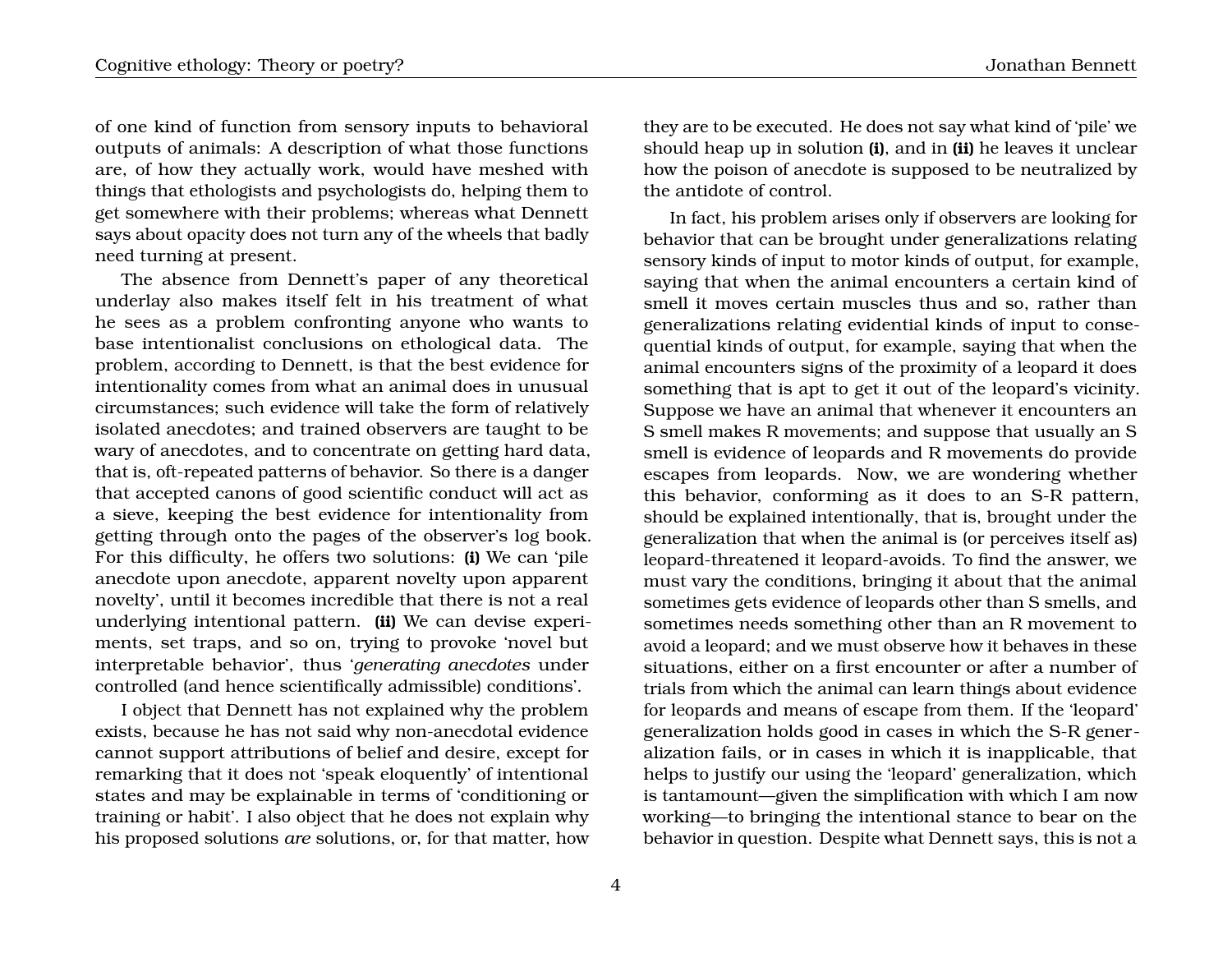move from regularities to anecdotes; rather, it is a move from regularities of one kind to regularities of another. If the work is done right, there may indeed be 'control', but that is not what makes the procedure 'scientifically admissible'. There is no reason in principle why we should not make the enlarged set of observations with our hands behind our backs, not contriving anything but just looking in the right direction. The procedure is scientifically admissible just because it consists in objectively attending to data in the light of a decent hypothesis; and it bears on intentionality because of what the hypothesis is. I think, as Dennett evidently does, that the ethological and psychological literature contains little convincing evidence of non-human intentionality. But that is not because intentionality is inimical to regularity and thus to normal scientific method; rather, it is because the people doing the work don't know what regularities to look for, having no theory of intentionality. I am afraid that Dennett's paper will encourage them to go on being content to have none.

Theoretical foundations are needed not only along the borderline between intentional and non-intentional, but also in adjudicating between a given intentional hypothesis and some lower-level intentional rival to it. Consider, for example. the contrast between 'Tom wants Sam to believe that there is a leopard' and 'Tom wants Sam to run into the trees'. Dennett rightly implies that behavioral evidence can discriminate between these, but his only suggestion about how it can do so is wrong or seriously incomplete. He handles 'Tom wants Sam to run into the trees' in terms of Tom's using a 'trick' to 'induce a certain response in Sam', and compares this with getting someone to jump by shouting 'Boo!' at him. The impression is given that a first-order intention must be an intention to trigger an automatic response; but that is just wrong, for we have a first-order intention whenever an animal

intends to bring it about that P, where P does not involve any intentional concepts. Thus, Tom may intend to get Sam to run into the trees, and the mechanism that actually operates in Sam may involve an inference from 'Tom wants me to run to the trees, and usually it pays to do what Tom wants me to do' to the conclusion 'It will be worthwhile to run to the trees'. Tom's intentionality is not prevented from being first order by the fact that what happens in Sam—as distinct from what Tom intends or wants to happen in Sam—is itself intentional.

How, then, can behavior mark the difference between 'wants Sam to believe there is a leopard' and 'wants Sam to run into the trees'? Well, I think that it cannot mark the difference unless there are circumstances in which Tom thinks there is a leopard nearby and in which that fact makes it appropriate (relative to Tom's value system) for Sam to do something other than running to the trees. If there is a kind of behavior that Tom engages in whenever he thinks there is a leopard nearby, and if in each instance he behaves with the intention of getting Sam to do A, or do B, or do C, through a long list of kinds of behavior that have nothing in common except their appropriateness to there being a leopard nearby, then, and only then, are we entitled to say that what Tom wants is something describable with the aid of 'There is a leopard in the vicinity'. (I am here applying some thoughts I first developed in Bennett 1964, pp. 19-21.) It may, however, only be 'Tom wants Sam to do something appropriate to the fact that there is a leopard in the vicinity'. To be entitled to say that Tom wants Sam to believe that there is a leopard, we shall need further evidence; and it won't be easy to find. I suspect, indeed, that if we are ever to be entitled to interpret non-human animals in terms of anything higher than first-order intentionality, that will have to be because for non-human animals we adopt specially